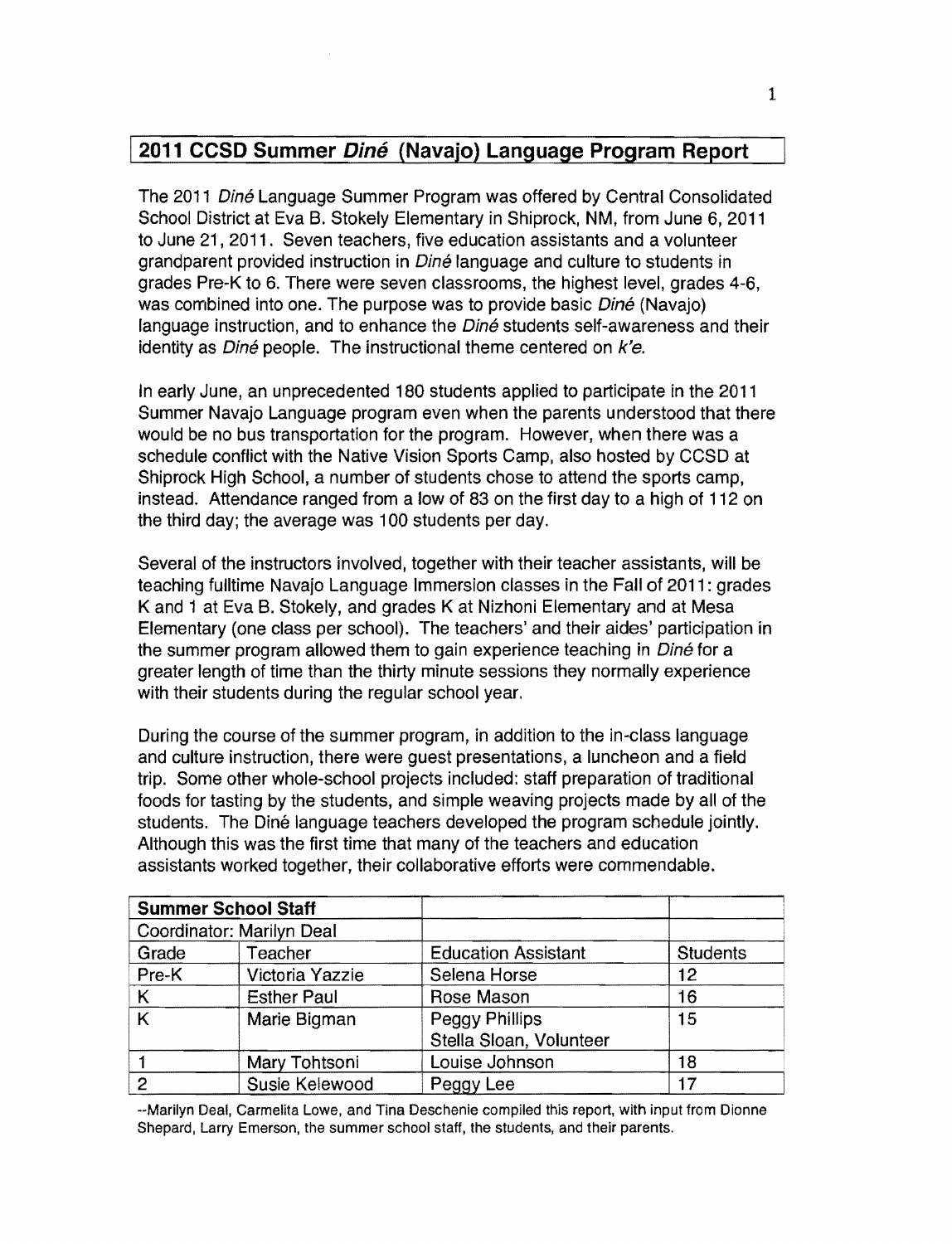|                                                                                            | Carmelita Lowe | Vounteer parent | 15 |  |
|--------------------------------------------------------------------------------------------|----------------|-----------------|----|--|
|                                                                                            | Dionne Shepard |                 | 22 |  |
|                                                                                            |                |                 |    |  |
|                                                                                            |                |                 |    |  |
| Note: Community members of the CCSD 20-Year Navajo Language Revitalization Committee       |                |                 |    |  |
| Larry Emerson and Tina Deschenie also assisted with initial preparation, survey review and |                |                 |    |  |

development, and data and report compilation.

| <b>Student Attendance</b> |        |  |
|---------------------------|--------|--|
| Date                      | Number |  |
| 6-6-2011                  | 83     |  |
| 6-7-2011                  | 93     |  |
| $6 - 8 - 2011$            | 112    |  |
| 6-9-2011                  | 109    |  |
| 6-13-2011                 | 104    |  |
| 6-14-2011                 | 108    |  |
| 6-15-2011                 | 105    |  |
| $6 - 16 - 2011$           | 102    |  |
| 6-20-2011                 | 96     |  |
| 6-21-2011                 | 96     |  |

| <b>Daily Schedule</b> |                                   |
|-----------------------|-----------------------------------|
| $ 7:30 - 8:00$ AM     | Teacher prep                      |
| $  8:00 - 12:00  $    | Instruction                       |
| $12:00 - 12:30$       | Lunch, student departure for home |
| $12:30 - 1:00$        | Lunch break for teachers          |
| $1:00 - 3:30$         | Teacher prep                      |

# Program Evaluations:

# SURVEY 1: STUDENT SELF CONCEPT (N (pre) = 92, N(post) = 79)

| <b>Age of Respondents</b> |              |               |  |
|---------------------------|--------------|---------------|--|
| Age                       | Number (pre) | Number (post) |  |
|                           | 5            | 3             |  |
| 5                         | 16           |               |  |
| 6                         | 7            |               |  |
| →                         | 13           | 14            |  |
| 8                         | 12           | 16            |  |
| 9                         | 15           | 13            |  |
| 10                        |              | -4            |  |
|                           | 5            | 3             |  |

--Marilyn Deal, Carmelita Lowe, and Tina Deschenie compiled this report, with input from Dionne Shepard, Larry Emerson, the summer school staff, the students, and their parents.

 $\overline{\phantom{a}}$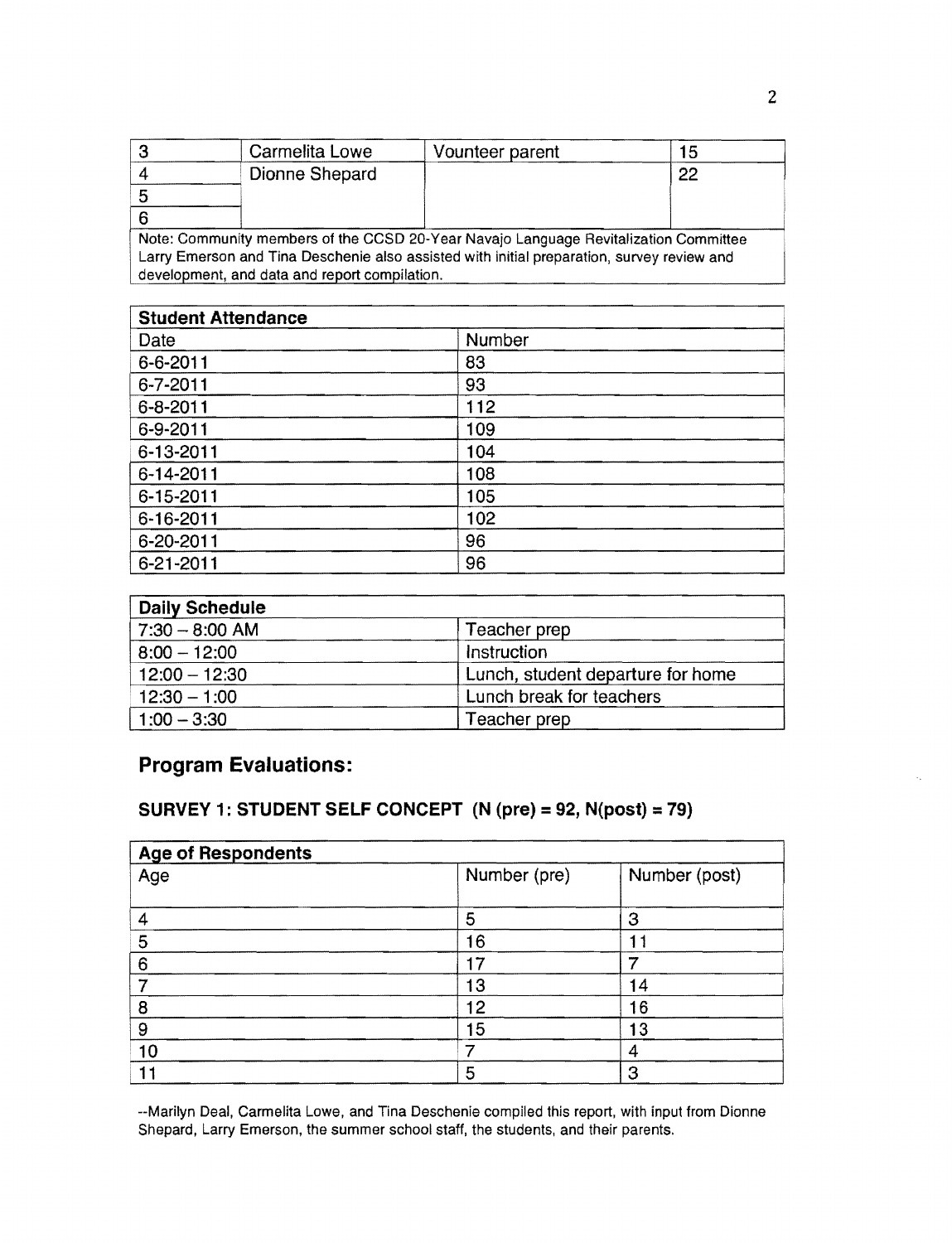| --------<br><br> | ------------<br>-------- |  |
|------------------|--------------------------|--|
| None indicated   | ----------------         |  |

| <b>Grade of respondents</b> | Number |    |  |
|-----------------------------|--------|----|--|
| Pre-K                       | 10     | 11 |  |
| ĸ                           | 22     | 10 |  |
|                             | 13     | 14 |  |
| 2                           |        | 12 |  |
| 3                           | 17     | 14 |  |
| 4                           |        | 5  |  |
| 5                           | 8      | 4  |  |
| 6                           | 6      | 2  |  |
| None indicated              | 4      |    |  |

| <b>Gender of respondents</b><br>Number |    |    |
|----------------------------------------|----|----|
| Female                                 | 58 | 43 |
| Male                                   | 34 | 34 |

This survey included 15 questions that allowed for responses using the following 5-point rating scale:

| I don't know<br>anything | I know very<br>little | No answer | I know a few<br>things | I know this<br>very well |
|--------------------------|-----------------------|-----------|------------------------|--------------------------|
| about this               |                       |           |                        |                          |

Responses to five of the fifteen questions are shown below:

#### **Question: I know all my four clans**

Over 50% of the students (pre and post) indicated they knew their clans well or that they knew a few of their clans.

30% (pre) and 37% (post) responded "I know this very welL"

24% (pre) and 22% (post) responded "I know a few ... "

#### **Question : I speak the Dine language**

About 50% of the students (pre and post) indicated they did not know any Diné language or that they knew very little. Less than 40% indicated they knew the Diné language very well or knew some.

12% (pre) and 18% (post) responded "I don't know any ... "

39% (pre) and 32% (post) responded "I know very little"

6% (pre) and 13% (post) responded "I know this very well"

33% (pre) and 30% (post) responded "I know a few"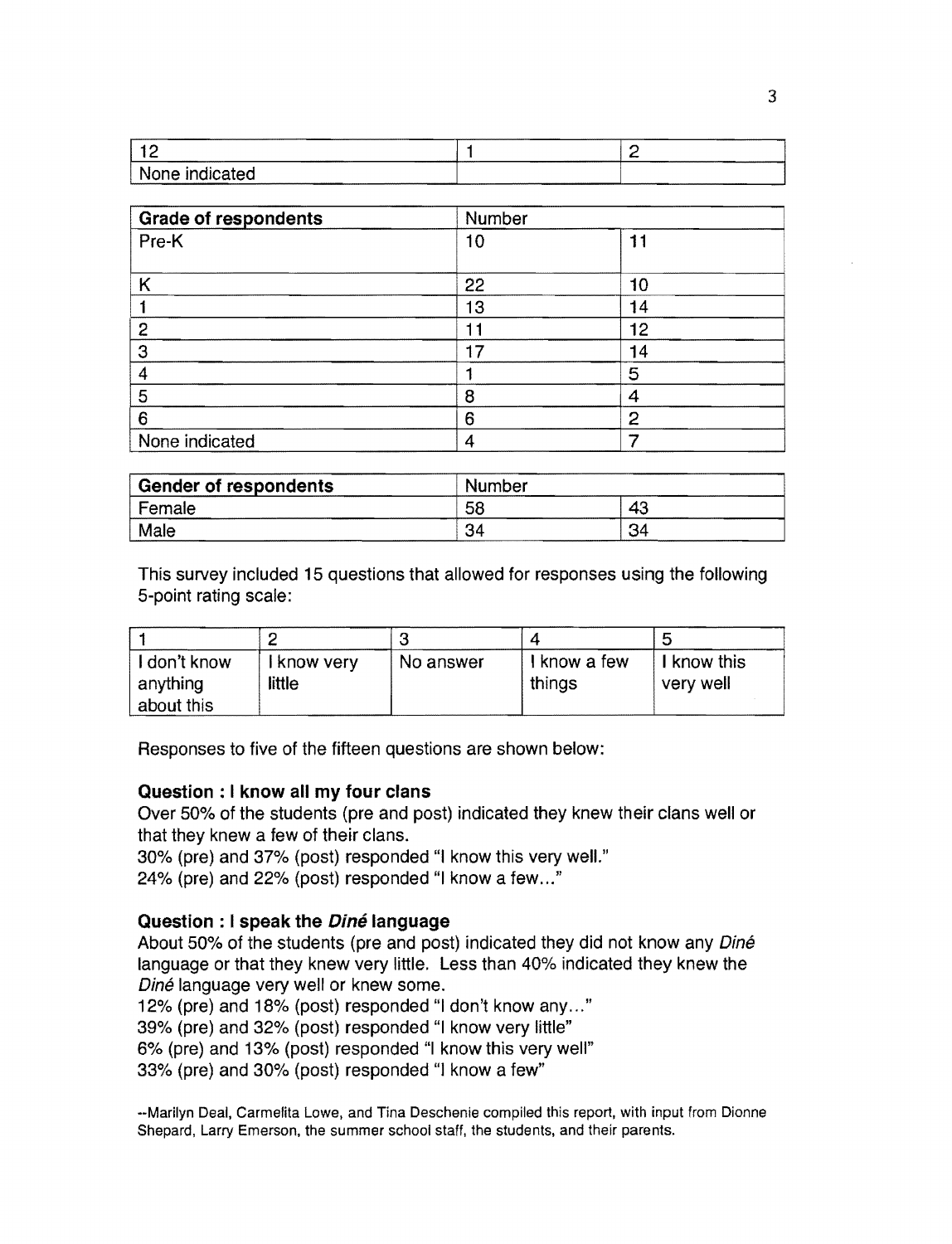## Question : I am proud to be *Diné*

A majority of the students (pre and post) indicated they are proud to be *Diné*. 73% (pre) and 76% (post) responded with a "5," the highest rating

## Question : In the future I plan to learn more about my *Diné* language, history, culture and identity

A majority of the students (pre and post) indicated they plan to learn more about Diné studies.

73% (pre) and 68% (post) responded with a "5," the highest rating

#### Question: In this summer school, I want to learn the following (there were 44 responses written in on the pre-survey):

A majority of the students indicated they wanted to learn to speak the Diné language.

Learn to speak Diné 31 Learn *Diné* arts and crafts (weaving) 5 Learn about culture/traditional values and stories of life/songs 4 Learn about history 3 Learn about my clans 2 Learn about nature (plants) 2 Learn how to cook (tortillas and food) 2 I want to have fun with classmates 1 Learn to be a good girl 1 Learn to be a real Navajo 1 Learn about leadership 1

# SURVEY 2: Diné (NAVAJO) LANGUAGE IMMERSION TEST

 $N = 63$  (tests with both pre and post test scores)

This test was given in the *Diné* language and contained four questions that could be answered with commonly known Diné words for family members.

| Grade | <b>Students Tested</b>                                  |
|-------|---------------------------------------------------------|
| Pre-K | 2 (only a few of the 'Pre-K' students<br>could respond) |
| K     | 9 (only a few of the 'K' students could<br>respond)     |
|       | 19                                                      |
| 2     | 17                                                      |
| 3     | 14                                                      |
| 4     | 8                                                       |
| 5     | 5                                                       |
| 6     | 2                                                       |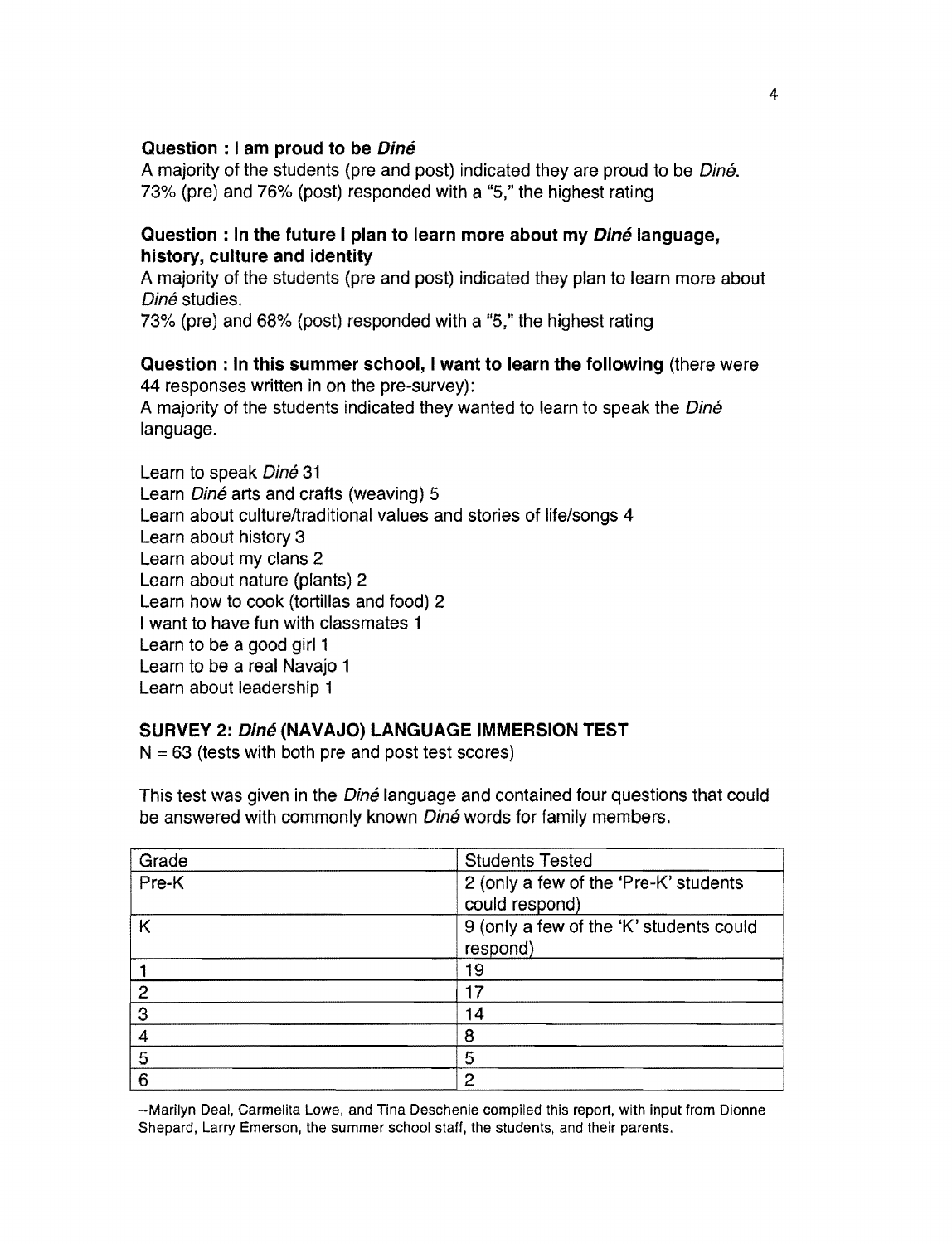| <b>STATISTICS</b><br>____ |  |
|---------------------------|--|

#### Question 1: Name four family members.

Of the eight terms listed, the terms *shimá, shizhi'é*, and *shimasání* were the most frequently known.

There were gains in the responses provided across all the tested grade levels. On the post-test, some students added more terms, which indicated an increased understanding.

#### Question 2: How do you address four members of your family?

Of the twelve terms listed, the terms shimá and shizhi'é were most frequently known. There were gains in the responses provided across all the tested grade levels. On the post-test, a few students added more terms which indicated an increased understanding.

#### Question 3: Name your grandparents (cheil and nall).

There were more responses provided on the post-test which indicates increased understanding of the terms.

Question 4: How are they your *cheii* and 5*nali*? (This question required the students to explain  $k'e$  relations in more depth).

Less than 15 students could respond to this question; none of the kindergarten students responded.

|       | Off the surveys, hone of the students individually tested above the novi |                         |  |            |  |
|-------|--------------------------------------------------------------------------|-------------------------|--|------------|--|
| Grade | <b>Novice</b>                                                            | Intermediate   Advanced |  | Proficient |  |
| Pre-K | 10                                                                       |                         |  |            |  |
|       | 9                                                                        |                         |  |            |  |
|       | 19                                                                       |                         |  |            |  |
| 2     |                                                                          |                         |  |            |  |
| 3     | 14                                                                       |                         |  |            |  |
|       | 8                                                                        |                         |  |            |  |
| 5     | 5                                                                        |                         |  |            |  |
| 6     | 2                                                                        |                         |  |            |  |

#### Whole Class Diné Language Knowledge Levels

an the surveys, none of the students individually tested above the novice level.

#### SURVEY 3: SUMMER SCHOOL STAFF REPONSE TO THE GUEST PRESENTATIONSIFIELD TRIPS/OVERALL SUMMER SCHOOL (Plus/delta exercises were conducted by the school staff.)

#### Presentation on Clans (June 6, 2011)

Pluses:

- It was short and sweet for the little ones
- (2) Presenter talked at the kids' level/simple for kids' level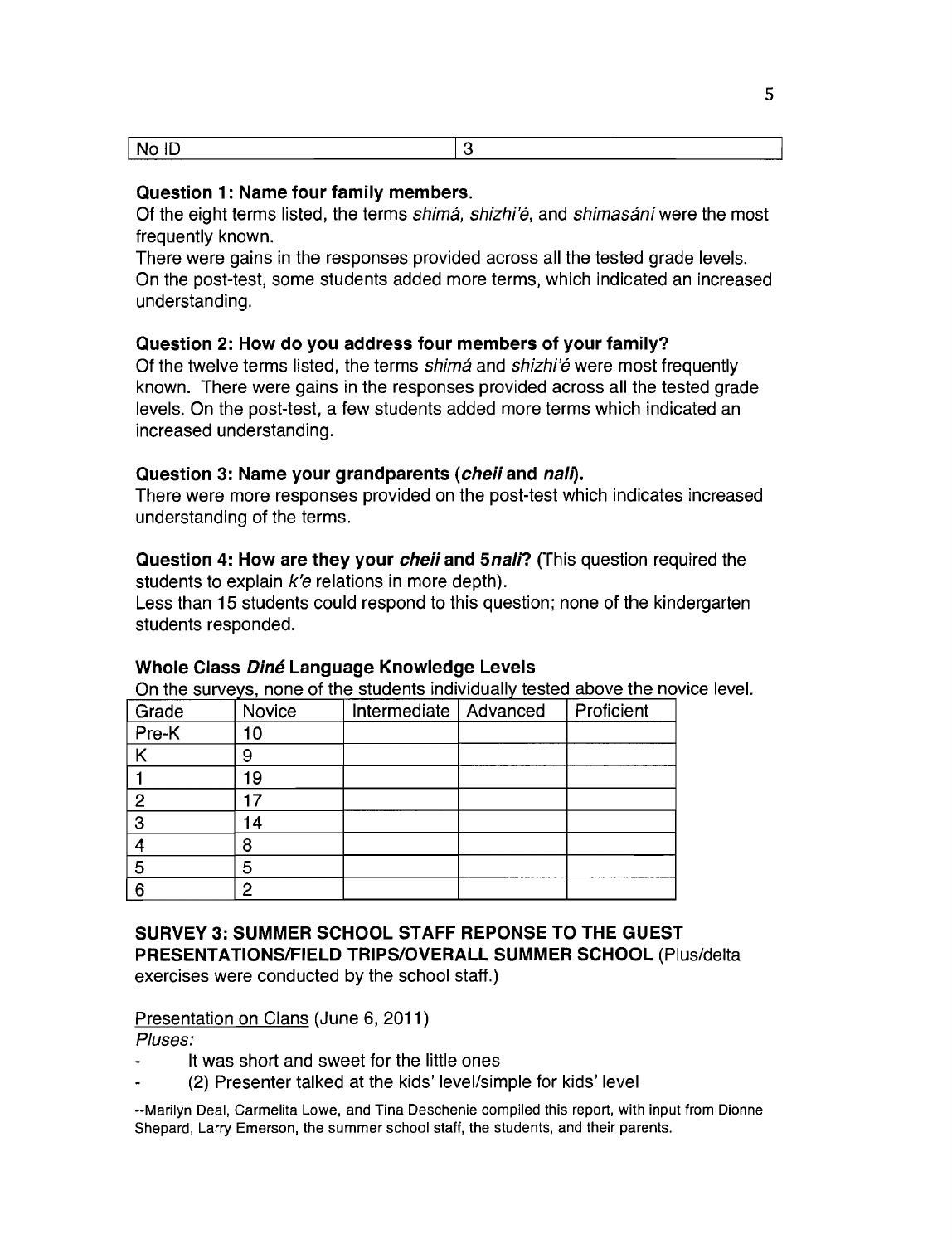- It was short but gave good info on White Shell Woman
- (2) Gave good information, some stuff I didn't know  $\overline{a}$
- Very informative  $\blacksquare$
- Overall the presentation was excellent
- Excellent, in short period of time, lot of information  $\blacksquare$

#### Deltas:

- Should provide illustration
- (5) Time too short, too fast/ran out of time

#### Weaving Presentation (June 8, 2011)

#### Pluses

- $\overline{a}$ (2) The students enjoyed it, they listened
- The weaving demo was good L.
- Had enough time  $\overline{a}$
- Gave kids a chance to ask questions
- Friendly
- (3) Displayed a variety of rugs  $\overline{a}$
- (3) Hands-on information was good, on warping the loom
- Variety of info
- (2) Named all the tools in Navajo, their meaning, history, told story of  $\overline{a}$ weaving
- Presenter was wise, knowledgeable in her skill

#### Deltas:

- Didn't name tools used for weaving
- Needed to show the plants used to dye the wool
- Couldn't really hear the presenter, maybe microphone would help
- Each step should be demonstrated
- Should face the students when talking

#### Trip to Monument Valley (June 9, 2011)

Pluses:

- (3)Kids had fun, some had never been there/enjoyed themselves/pretty exciting for the children
- (2) Food was good/lunch was good
- (2) Wow, beautiful scenery
- Tour bus driver gave information on rocks
- (4) We all enjoyed the trip / Liked the tour, thank you for the opportunity/Okay
- (2) The scenery and environment was a blessing/ we had good weather Deltas:
- A bit disorganized
- (3) Tour bus broke down/Microphone wasn't working in our tour bus, hard to hear
- McDonald's was too crowded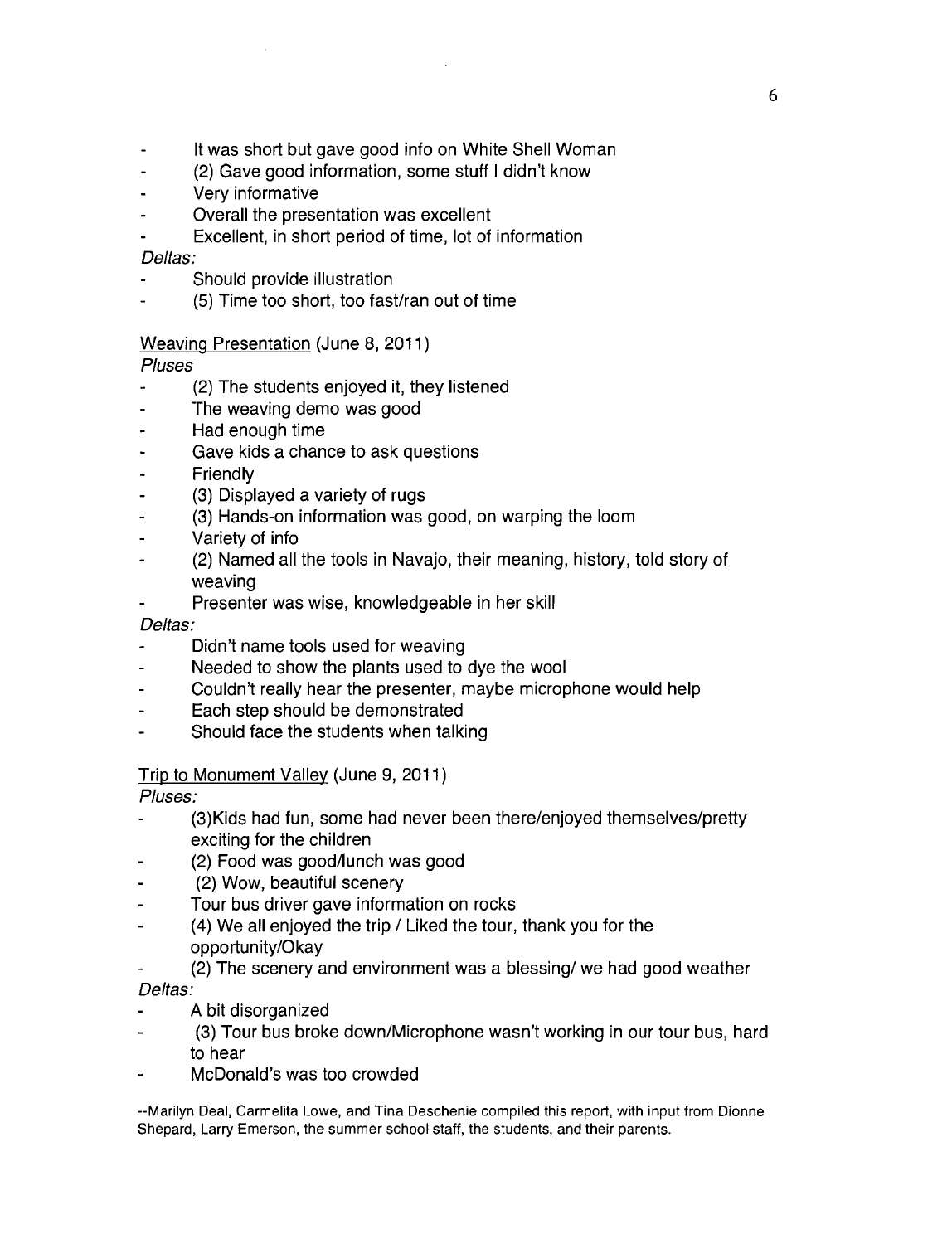- (6) Guide didn't tell history of the rocks
- Poor roads

# Father's Day Lunch (June 16, 2011)

## Pluses

- (2) Food was good
- Students and parents had a delicious mutton feast
- Everyone did their part to help as much as they could, i.e., cooking
- Ladies that butchered, Ladies that cooked and prepared the meal, Thank you!
- We had a great turn out. Staff did an excellent job in communication and collaboration
- (6) Everyone had something to eat
- It appeared some younger students were not familiar with traditional foods
- (2) Everyone enjoyed the luncheon
- Good crowd
- Lots of food

## Deltas

- Fathers and grandfathers should have been served first
- Saw that some families were not appreciative of our efforts
- (2) Way *too* many people
- I shouldn't have had to serve
- Everyone needs to help with cooking and serving (Teachers/EAs)  $\blacksquare$
- Set a day aside just for feast or Kids only
- Have kids watch a movie to free up more staff to help
- We should have talked with parents at the beginning for the purpose: Father's Day
- Parents couldn't hear what was being said
- Little children needed help with carrying food
- Parents should have helped their own kids
- It was not really organized  $\bullet$
- Find a better way to serve the little kids and seat them first
- (2) Not enough parents helped to serve food, should not just be the EAs  $\ddot{\phantom{a}}$

# Presentation on Lii' (Horse) (June 20, 2011)

# Pluses:

- Good information provided at the students' level (4)
- Students enjoyed the horse ride, maybe for some, it was a first-time experience (7)
- I learned a lot, things I didn't know, like how the horse became part of -Navajo SOciety (2)
- The students participated in the question and answer session
- The presenter's family helped with the presentation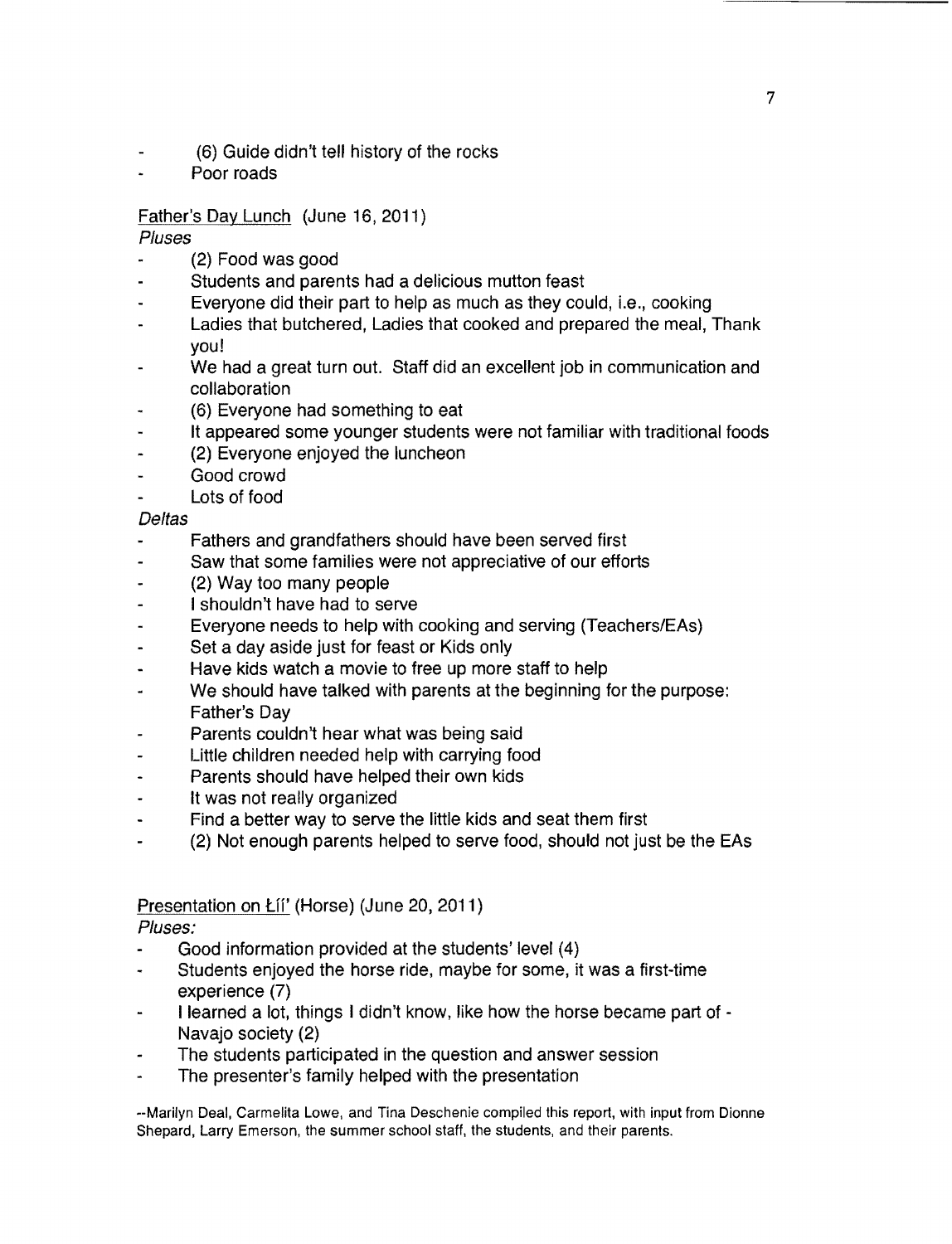Some traditional information was shared

# Deltas:

- Time too short
- More elaboration was needed
- More horse stories were needed
- The presentation was too simple for some students
- The presenter's children had to be told to keep quiet

# 2011 Navajo Summer Immersion Camp (June 6-21, 2011)

Pluses:

- (2) Students enjoyed the weaving projects
- It was a fun 10 days  $\ddot{\phantom{0}}$
- Students learned their clans
- Students enjoyed coming to class
- I thought the students enjoyed the program, they did their best to come every day and there were compliments from the parents
- Good experience, students enjoyed it
- Field trip, good parent involvement
- Mrs. Deal is a good coordinator
- All the teachers, EAs, coordinator were able to improvise and work with what was available
- The presenters were a good addition
- Our enrollment was consistent
- The outcome was very successful, all the students and staff, great jobl
- Enrollment of students participating and hearing the students speak Dine was amazing

#### Deltas:

- Tests/Surveys: on one, the questions and responses didn't match, there should be yes/no answers, rather than rate 1-5
- A concrete curriculum should've been written. K'é was a broad topic, should have been broken it down further
- Pre/Post test was difficult to understand and to interpret what was being asked
- Need a day of classroom preparation- materials, resources, etc.
- Time too short
- Need two coordinators
- Increase the days of the school
- Needed a color printer
- There were a few minor things that needed attention with more discussion  $\ddot{\phantom{a}}$
- Should have had an all-group performance, a show n' tell

# **SURVEY 4: PARENT SATISFACTION SURVEY**

Table 1. Student Characteristics (Age, Gender, Chapter)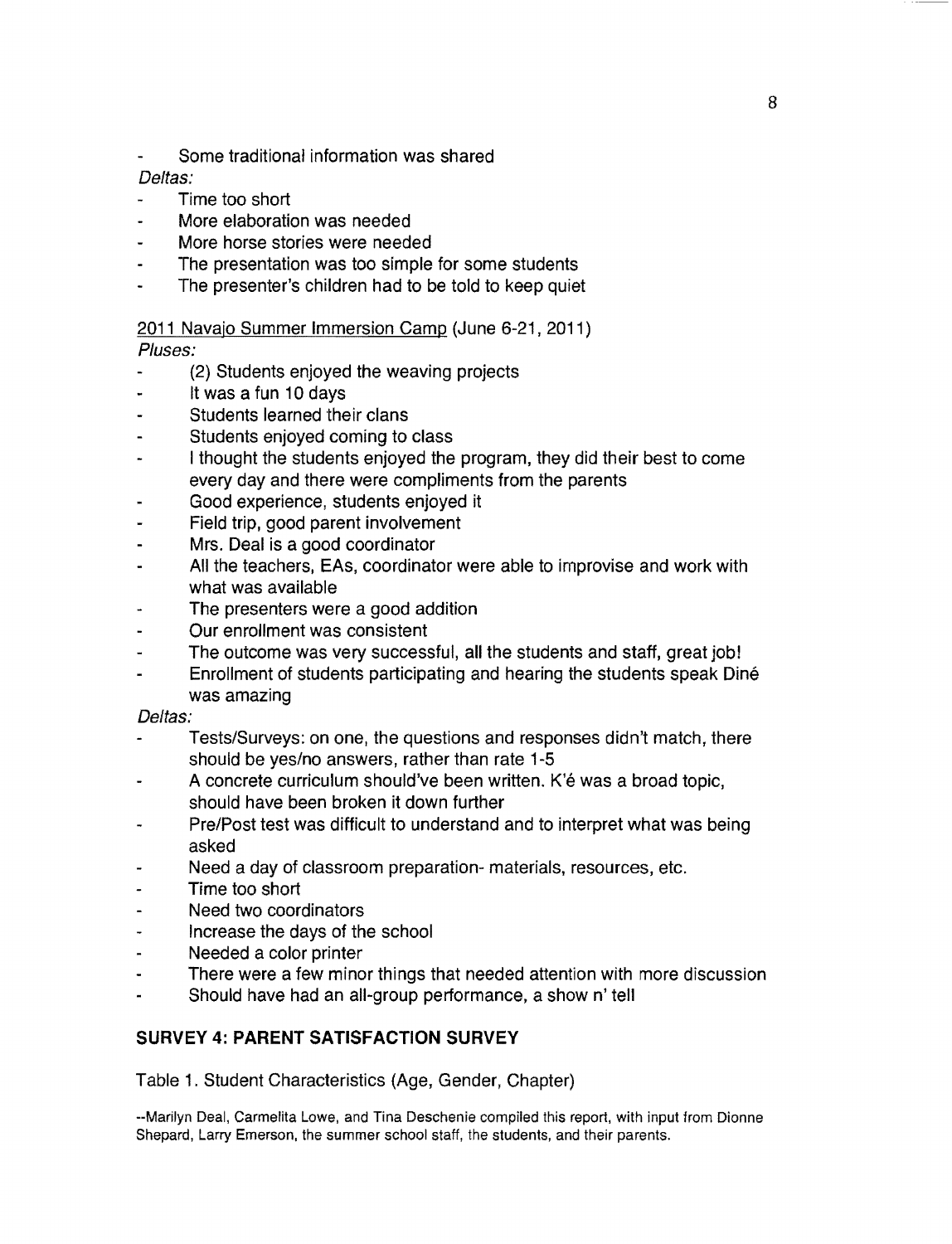Table 1 displays descriptive characteristics of participating students. Of 63 students, over half were seven years of age or younger. Nearly two-thirds of the respondents were female. Almost half (the majority) of the respondents indicated Shiprock as their chapter.

| Age $(n = 70)$ |
|----------------|
|----------------|

| Age           |        | Э  |    |    |    |      |  | מ ו |
|---------------|--------|----|----|----|----|------|--|-----|
| Student       | ◠<br>ت | 14 | 10 |    | ೦  |      |  |     |
|               |        |    |    |    |    |      |  |     |
|               | 29     | 30 | 36 | 40 | 65 | None |  |     |
| Age<br>Parent |        |    |    |    |    |      |  |     |

Gender ( $n = 71$ )

| emale<br>. . | . .<br>45 |  |
|--------------|-----------|--|
| Male         | 26        |  |

#### Chapter  $(n = 69)$

| Chapter           | #  |  |
|-------------------|----|--|
| None indicated    | 5  |  |
| Shiprock          | 32 |  |
| Gadiiahi          | 8  |  |
| Sanostee          | 8  |  |
| Tse Daa K'aan     | 5  |  |
| San Juan          | 4  |  |
| Kayenta           | 3  |  |
| Teecnospos        |    |  |
| <b>Rock Point</b> |    |  |
| <b>Red Valley</b> |    |  |
| <b>Beclabito</b>  |    |  |
|                   | 69 |  |

#### Question 1: Do you see a positive change in your child?  $(n = 70)$ Over 90% agreed or strongly agreed that there was a positive change in their child.

|   | 1-Strongly | 2-Disagree | 3-Don't  | 4-Agree | 5-Strongly |
|---|------------|------------|----------|---------|------------|
|   | disagree   |            | know yet |         | Aaree      |
|   |            |            |          | 35      | 29         |
| % | 3%         | --         | 6%       | 50%     | 41%        |

# Question 2A: Please describe the changes in your child's behavior.  $(n = 51)$ There were multiple single-word responses such as: happy, enjoys, positive,

good. There were also several positive references to the students' learning of the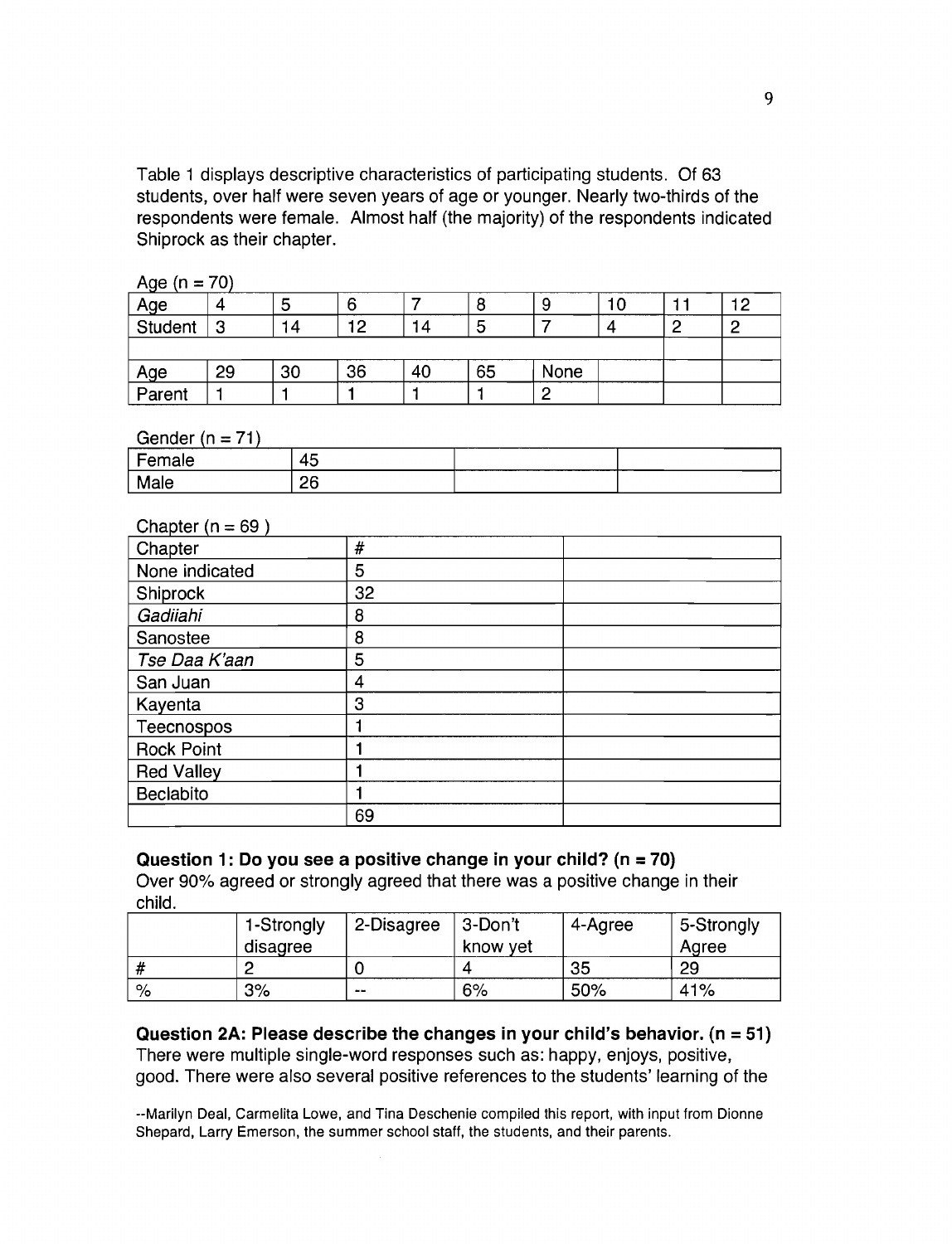Diné language and of Diné cultural knowledge. It was noted the students were asking questions of their family members about language and culture.

## Question 2B: Please describe your child's awareness of  $Diné$  culture. (n = 54)

The students' learning was extended to the home when they began asking questions of their family about the language and the culture. The students were also reportedly speaking Diné words (and singing in Diné) at home. It was noted the students were "trying hard" to practice their language at home.

#### Question 2C: Please describe your child's identity. (n =57)

There were several responses about how the students had learned about their clans and about how to introduce themselves. Pride in being Diné or Navajo was also mentioned: "blossomed, she looks at Navajo differently, an eye-opener." A couple of students even wanted to style their hair traditionally: "was able to learn some Diné male roles and Diné culture, usually doesn't wear a bun but asked one day to have a bun because its part of who he is."

## Question 20: Please describe your child's attitude toward his or her family and friends due to  $k'e$  teachings at school. (n = 58)

Two respondents indicated their children are taught about  $k'e$  at home but the majority of the responses indicated the students were learning about  $k'e$  for the first time. Many wrote about the students' outreach to their elders and other family members. One parent's comment summarized the students' exposure to teachings on k'e: "He is just starting to learn about Navajo education."

#### Question 3: I will support my child's *Diné* language and culture education in the future.  $(n = 70)$

Nearly 95% indicated they would support future *Diné* language and culture education for their child.

#### Question 4: I would like for my child to continue in a class of this nature during the regular school year.  $(n = 71)$

Over 90% indicated they would like their child to continue in a class of this nature during the regular school year.

Question 5: The most important things for my child to learn are:  $(n = 64)$ A majority of the respondents indicated the learning of  $Diné$  (Navajo) language  $$ speaking and understanding – was most important for their children to learn.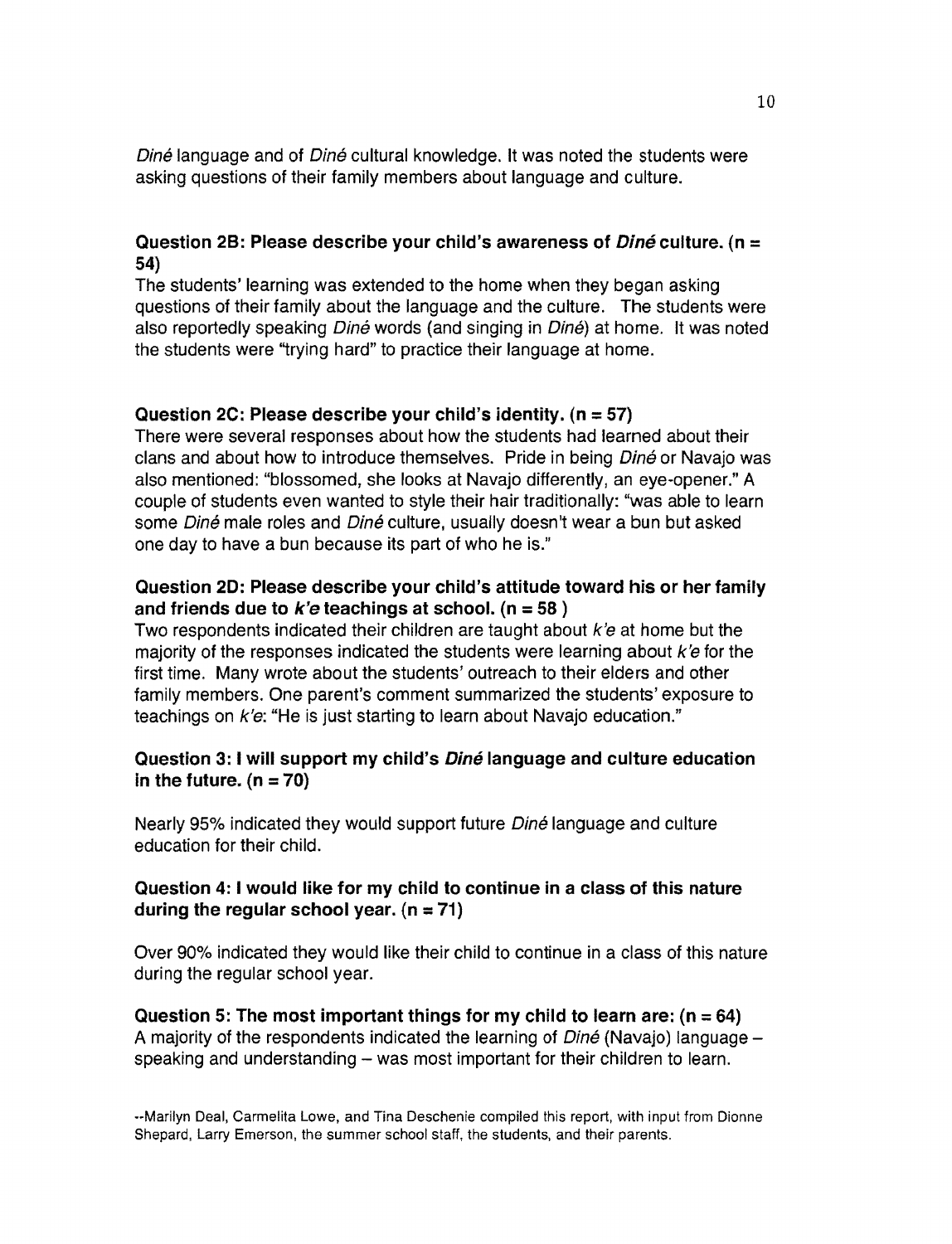They also indicated culture, identity, and traditional teachings as important aspects of their child's learning.

| K'e           | Clan(s) (24); k'e (4)                                    |
|---------------|----------------------------------------------------------|
| Diné language | Language (13); Diné language (4); Navajo (6);            |
|               | understand and speak Diné (4); speaking (4)              |
| Culture       | Diné culture (12)                                        |
|               | Respect for the culture                                  |
|               | What our culture is                                      |
|               | The culture and what it means to her and us              |
|               | To interact with culture teachings                       |
| Identity      | Navajo; identity (2);                                    |
|               | identity as a Navajo child;                              |
|               | who he/she is in Navajo;                                 |
|               | asdzani idliinigi/respect for oneself as Diné woman (2)  |
|               | Be more self assured as a Navajo                         |
|               | Where she/he comes from (3);                             |
|               | What tribe he belongs to                                 |
| Traditional   | Respect; greeting relatives                              |
| teachings     | Herbs, what they are used for                            |
|               | Teachings of <i>Diné (2);</i> Navajo traditions (2)      |
|               | Blessings, getting up early in the morning to pray (2)   |
|               | Navajo history                                           |
|               | How to do a rug                                          |
| Other         | Being able to walk in both worlds, Navajo and Western;   |
|               | As much as she can (2) through education and traditions; |
|               | A lot of things                                          |
|               | His education; general education;                        |
|               | Healthy living;                                          |
|               | As much as she can;                                      |
|               | First grade standards;                                   |
|               | Communication;                                           |
|               | Positive systems to instill quality learning             |

# Question 6: The main purpose I enrolled my child in summer school was:  $(n = 68)$

A majority of the respondents indicated either Diné language or Diné culture as the primary reason for their children's enrollment. Several also specifically indicated they wanted their children to learn their clans, about  $k'e$ , or to affirm their identity as a Diné people.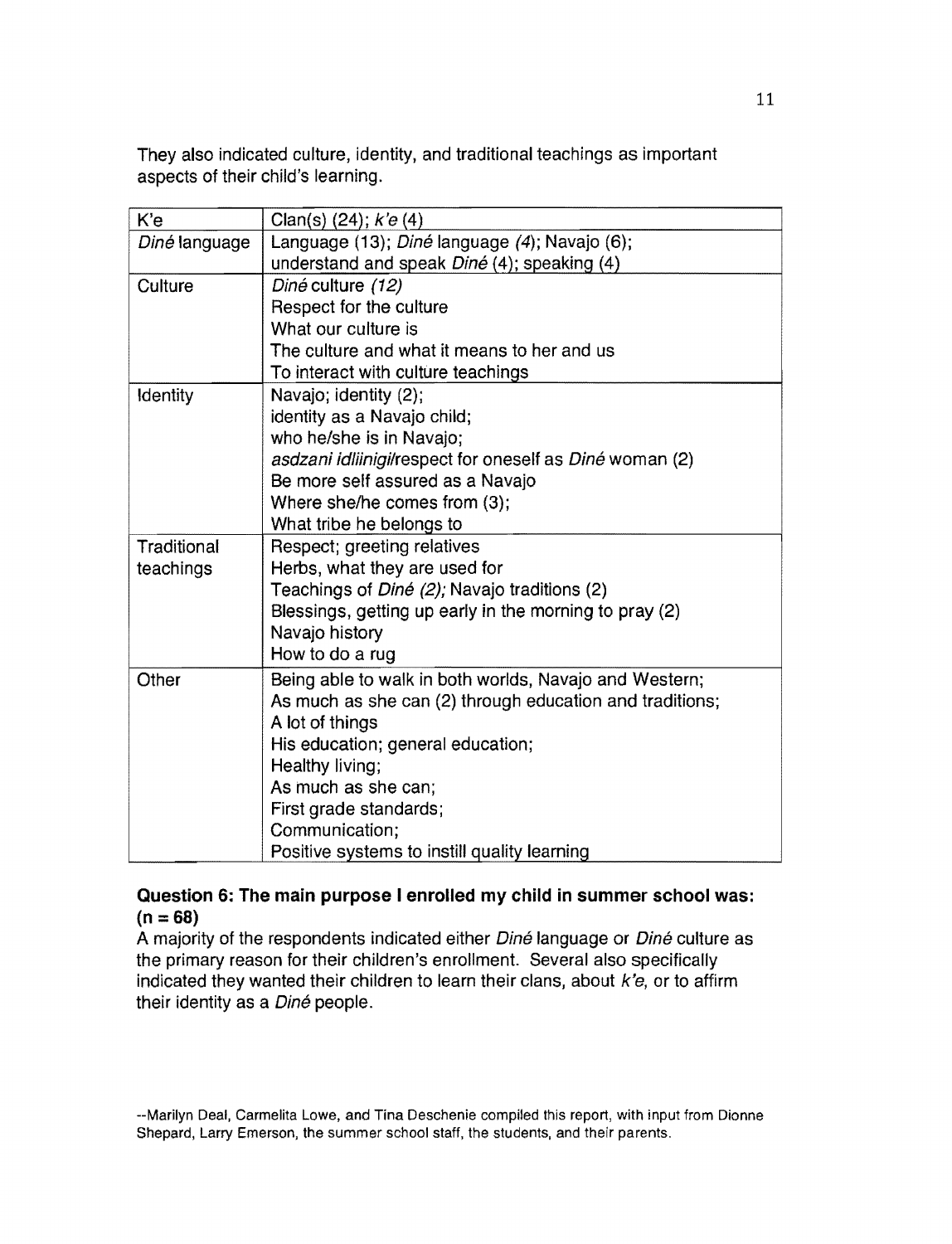| Diné language      | To learn the Diné/Navajo language (speaking, awareness,<br>reinforcement, enhancement, understanding) $-$ (30)<br>She had a hard time speaking Navajo, now she is inspired<br>To learn Diné bizaad and to get over his shyness<br>To get excited about enrolling in Navajo language as an<br>elective                                                                                                                                                                                                                                                                                                                                                                                                                                                                                                                                                                                          |
|--------------------|------------------------------------------------------------------------------------------------------------------------------------------------------------------------------------------------------------------------------------------------------------------------------------------------------------------------------------------------------------------------------------------------------------------------------------------------------------------------------------------------------------------------------------------------------------------------------------------------------------------------------------------------------------------------------------------------------------------------------------------------------------------------------------------------------------------------------------------------------------------------------------------------|
| Culture            | To learn about Diné culture/ways (awareness, gain better<br>understanding, appreciation) (31)<br>To learn the stories, songs, and to know where he comes<br>from                                                                                                                                                                                                                                                                                                                                                                                                                                                                                                                                                                                                                                                                                                                               |
| K'e/clans/Identity | Clans and $k'e(11)$<br>Exposure to learn about Diné, understand the gifted aspects<br>of being Diné<br>Understand how there is so much knowledge and teaching in<br>Diné that can be applied to everything in life<br>So he is surrounded by other students who also want to learn<br>about their culture and gain appreciation for his culture<br>To be more aware of her culture and to have better self-<br>esteem to learn<br>To become more aware of who she is and to walk proudly<br>To be where students are drawn together by mutual caring<br>and concern<br>To learn who she is and where she comes from and that she<br>is a very special person<br>To introduce him to clans and his environments<br>To learn about his background and clan<br>To become aware of her identity<br>For awareness of her Diné side<br>To learn more about <i>Diné ways</i> in a positive atmosphere |
| Other              | To learn more (7)<br>To keep them busy (3)                                                                                                                                                                                                                                                                                                                                                                                                                                                                                                                                                                                                                                                                                                                                                                                                                                                     |

## Question 7: I will recommend classes like this to my friends and relatives.  $(n = 71)$

Nearly 95% agreed or strongly agreed that they would recommend classes like this to others.

# Question 8: I helped my child apply what he/she learned at school at  $home. (n = 71)$

87% of the respondents agreed or strongly agreed that they had helped their children with their summer school learning at home.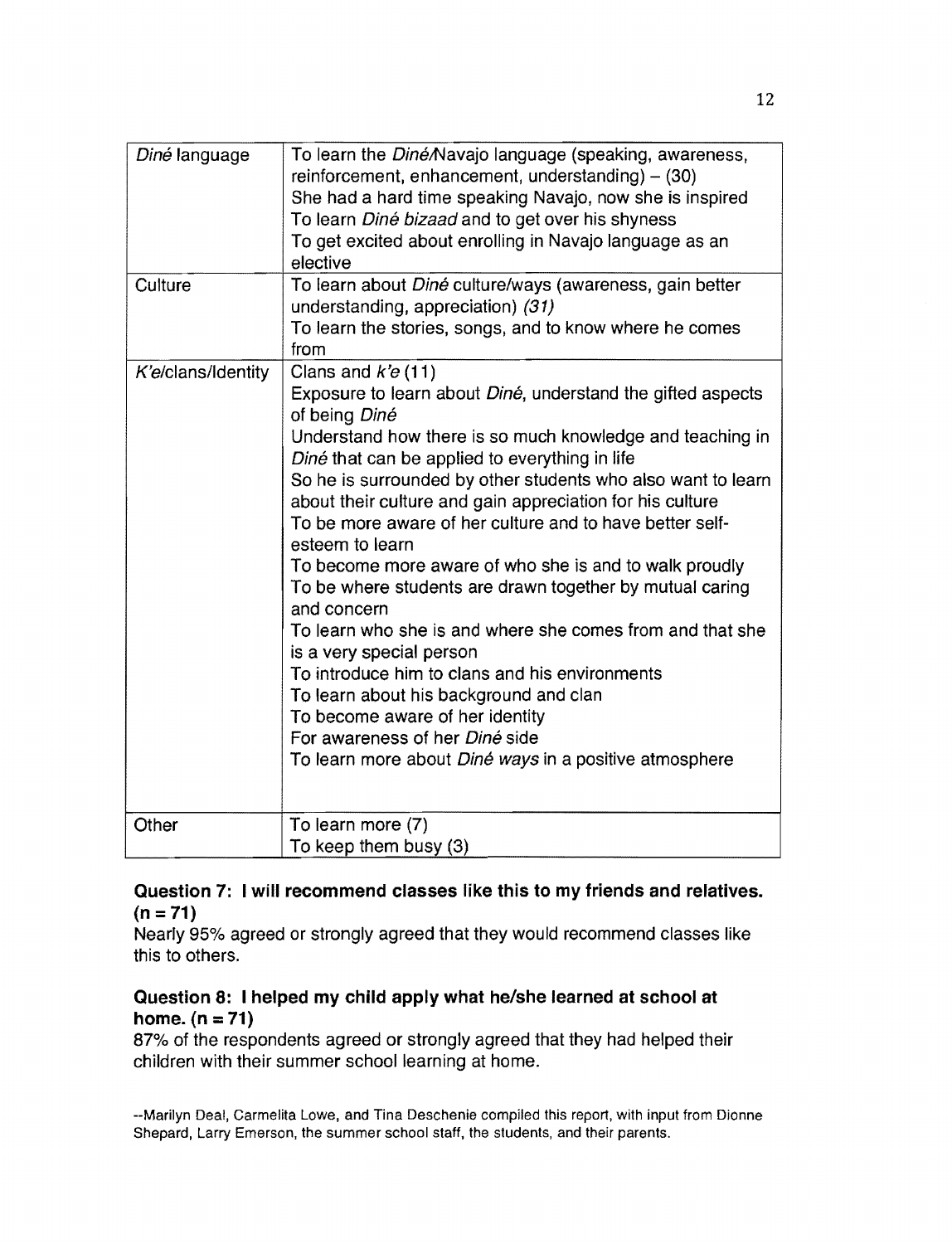**Question 9: My child learned the following in summer school: (n = 63)** The majority of the respondents indicated their children learned about k'e and their clans, followed by traditional life skills/crafts such as weaving, and how to speak some Diné language.

| K'e/clans/Identity | Clans, introductions, greetings, k'e, how to respect her k'ei,    |
|--------------------|-------------------------------------------------------------------|
|                    | (41)                                                              |
|                    | adoone'e adlinigii                                                |
|                    | She was proud to say all her four clans in order                  |
|                    | Learned about k'e among family                                    |
|                    | Family tree                                                       |
|                    | Extended clan groups                                              |
|                    | Family and friends at summer school                               |
|                    | Learned importance of our k'e system                              |
| Traditional        | Weaving projects (36)                                             |
| lifeskills/crafts  | Plants and herbs (3)                                              |
|                    | Traditional foods/blue mush (7)                                   |
|                    | Sheep butchering (1)                                              |
|                    | Care of horses (6)                                                |
|                    | Monument Valley trip (4)                                          |
|                    | We brought yarn home and so far she's made two rugs.              |
|                    | He loved making rugs out of yarn.                                 |
| Diné language      | Learned the <i>Diné/Navajo language (words, sentence</i>          |
|                    | structure,) (23)                                                  |
|                    | Songs/morning song (13)                                           |
|                    | He talks more                                                     |
|                    | Loves her positive output on the Native language                  |
|                    | Becoming aware of her language                                    |
|                    | Starting to speak her language, short songs, she sings for        |
|                    | her little sister                                                 |
|                    | Greater confidence in his language                                |
| Culture/heritage   | Learned about Diné culture/ways (10)                              |
|                    | Engaged in a positive atmosphere with <i>Diné</i> peers, learning |
|                    | Diné teachings and songs                                          |
|                    | <b>Appreciation of Mother Earth</b>                               |
|                    | His favorite was the storytelling.                                |
| Other              | Rules, he is more happy, eating and waking up early for           |
|                    | school                                                            |
|                    | Students and teachers stand by each other with                    |
|                    | understanding and support his clan                                |
|                    | Waking up early, being responsible for his take-home project      |
|                    | and socializing with other kids                                   |
|                    | Twinkle star song                                                 |
|                    | She enjoyed herself                                               |